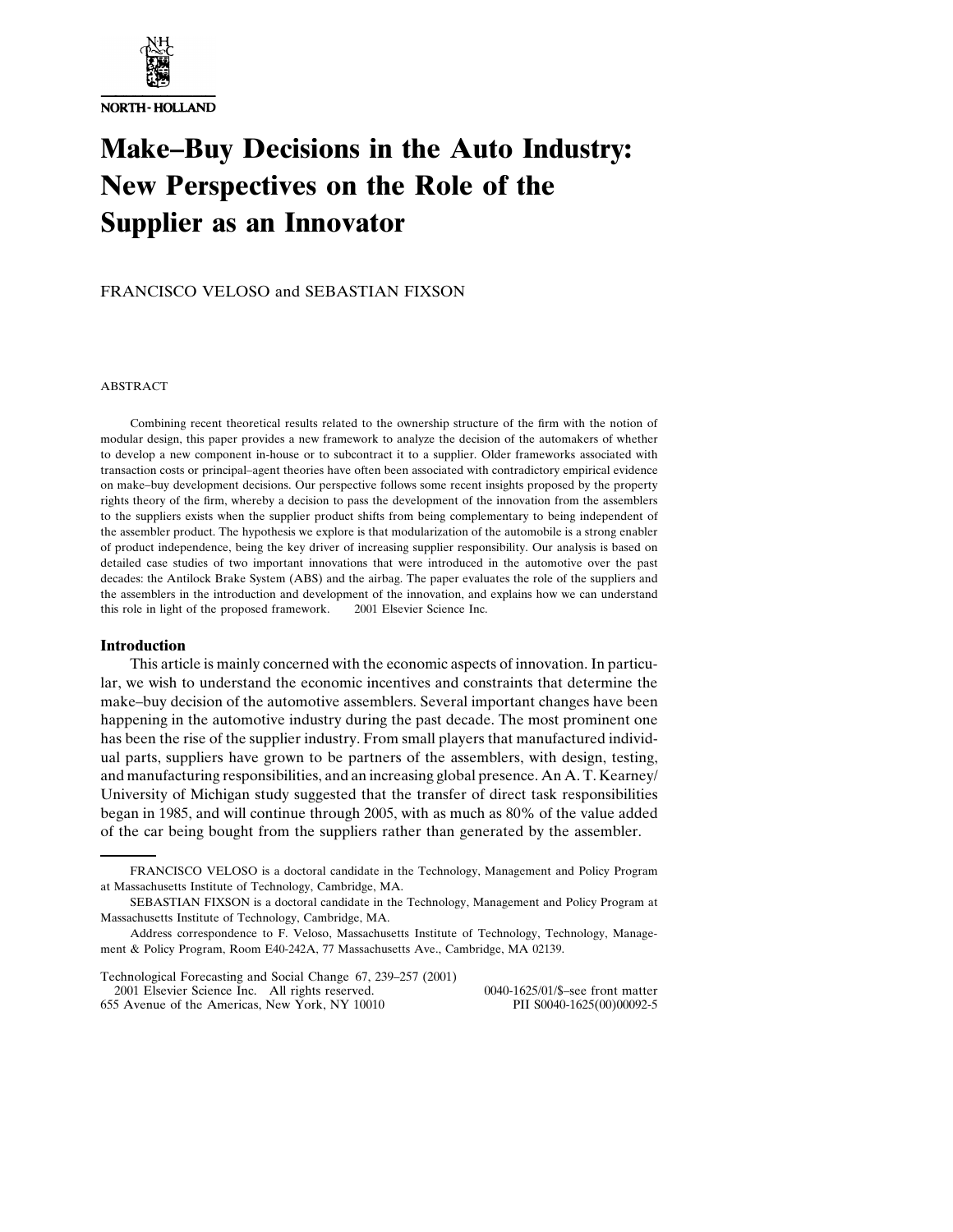The question we wish to answer is why have we observed this trend towards increasing subcontracting in the industry, and what are its key enablers? Our hypothesis is that increasing competition at the level of the assemblers, and greater complexity of the car components, are driving this trend. Moreover, we sustain that modularization of the automobile is the key enabler for increasing supplier responsibility. These relationships between modularity, product complexity, and supplier responsibility have already been discussed in the general press and specialized journals (see, e.g., [1]). Nevertheless, these analyses have not yet proposed a theory that links causes and effects. Our perception is that recent advances in economic theory, which propose alternative ways of understanding and analyzing the nature of the firm, provide very good intuition to why this trend has been happening, why has it been dictated by competition and product complexity, and what is the role of modularity. The basis of our analysis is a detailed case study analysis of two important innovations that were introduced in the automotive in the past 2 decades: the Antilock Braking System (ABS) and the airbag. The paper makes a detailed exploration of the development of these systems, analyzing in particular the role of the suppliers and the assemblers in the introduction and development of these innovations.

This paper is organized as follows. First, we review the key perspectives associated to the make-versus-buy decision, and how they have evolved over time. Second, we present in more detail the recent perspectives on the property rights theory of the firm, and how they are relevant for understanding the buyer–supplier relationships in the automotive industry. In the third and fourth sections we apply the general perspective to the patterns of development of the ABS and the airbag innovations. We then conclude and propose directions for future research.

#### **Perspectives on the Make–Buy Relationship**

Assuming that introducing a new component in the car, say an airbag, generates some degree of monopolistic profits and accrued car sales, what we wish to know is who will be more likely to come up with the innovation—the assembler or one of its suppliers. The obvious way to address this question is to understand who has the bigger economic incentive to come up with the innovation and, therefore, will be more interested in investing in its development.

The literature on the economics of innovation has analyzed a set of problems that fit the question that we have just described. Models consider an environment where a large established firm enjoying monopolistic profits competes with a challenger for an innovation that will destroy current profits by establishing a new monopolistic setting  $([2, 3]$  are the two core models; [4] presents a complete review of the literature). These models can be applied to the context of our paper if we consider the car assembler as the current large established firm, and the supplier as the smaller challenger. Conclusions derived of these models depend greatly on the assumptions about the degree of uncertainty associated to the potential stream of profits. If the degree of uncertainty is low, the established firm will invest, but if uncertainty is high, then the challenger will lead the investment.

The problem with these models is that they assume that the boundaries of the firms competing for the innovation are fixed  $ex$ -ante.<sup>1</sup> Therefore, they are of limited

<sup>&</sup>lt;sup>1</sup> Henderson [5] presents another direction of critique to these models, emphasizing the importance to control for organizational capabilities and how they are affected by the characteristics of the innovation (in particular, whether its is radical or incremental) when considering strategies and associated outcomes. We will not explore these aspects in this paper, although we recognize they can provide an interesting extension to our analysis.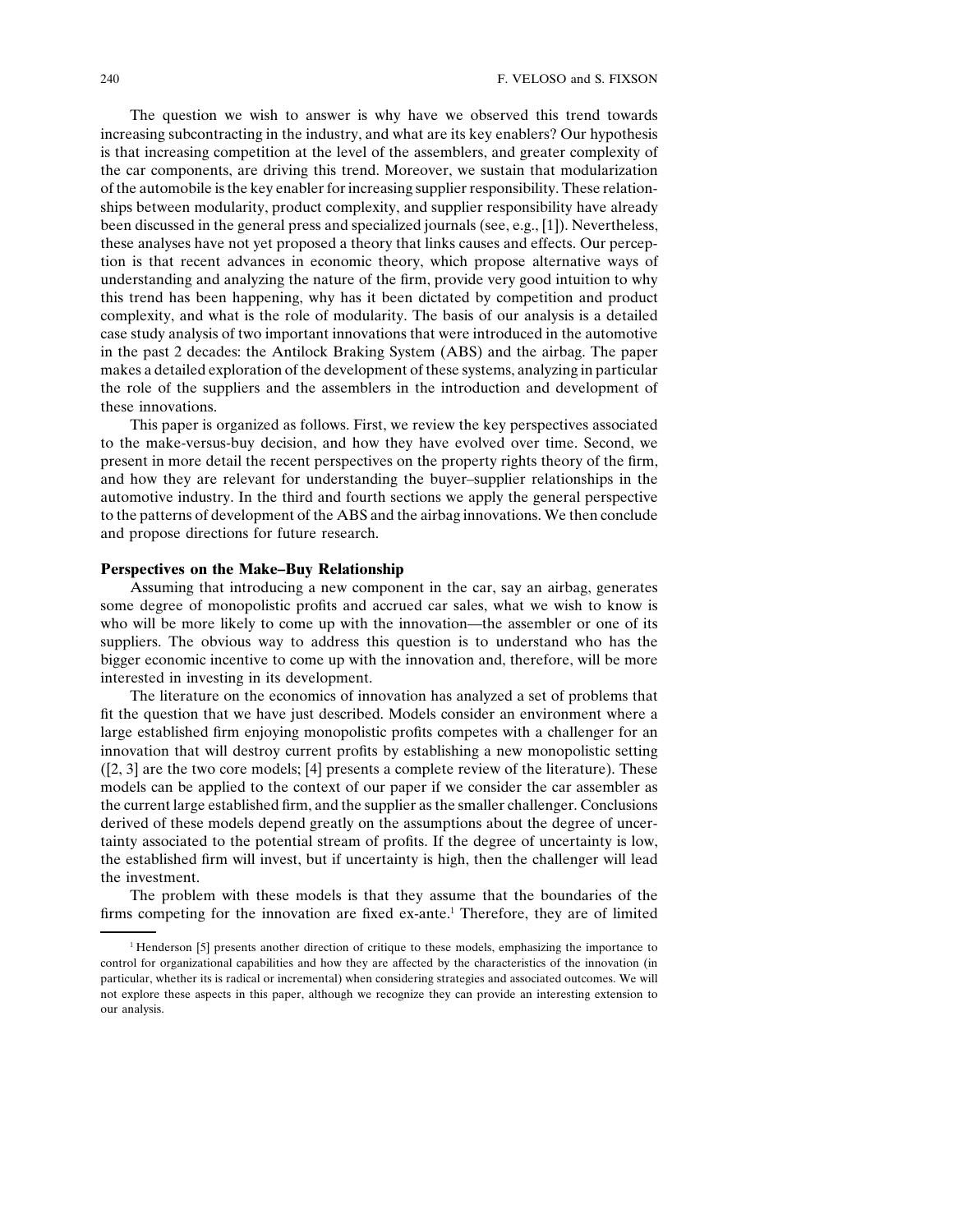relevance for the context of the buyer–supplier relationship innovation decision we wish to analyze. Although acquisition of a large assembly firm by one of its suppliers may not plausible, the converse is not true. Delphi or Visteon, the component arms of GM and Ford, respectively, have grown extensively during the last decade, partially through acquisitions. Lately, these firms have been considered to be spun off from their parent companies. The traditional models mentioned before can encompass neither of these important aspects. The problem is that, as Hart ([6], chapter 1) has pointed out, established theories of the firm fail to provide convincing explanations of where to draw the boundaries of the firm.

The problem of understanding economic relationships has been a new body of economic theory developed since the 1970s. The idea was to turn away from general equilibrium models and to focus on necessarily partial models that take in account more of the complexity associated to the interactions between privately informed agents. The literature has followed two complementary axes: a more descriptive approach, usually called transaction costs economics, and a more analytical vein within what became known as the principal–agent problem.

Agency theory, or the principal–agent problem, has been the core paradigm sustaining the analysis of the relationships between economic agents (see [7] or [8] for a full description of the theory). This theory analyzes decisions and outcomes of relationships between an uninformed principal that proposes a contract to an informed agent, which either accepts or rejects the proposal. In the basic example most widely used to explain the theory, the agent develops an activity on behalf of the principal, which endures some level of effort that (stochastically) influences the quality of a good or service produced. The principal cannot observe her effort, and will reward the agent based on the observed outcome—the quality. The agency theory provides a framework for understanding and designing contracting mechanisms that maximize the surplus of the agents.

A rich set of results has resulted from research in this field, in areas as diverse as managerial compensation or production organization (see survey by [9]). Models analyzing a buyer–supplier relationship have been developed (e.g., [10]), mainly with the objective of trying to find optimal incentive schemes that can approximate the first best solution of having a contract on effort, rather than on (noisy) outcomes. As on other results of the principal–agent, the core insight is the need to establish a tradeoff between risk sharing and rent extraction.

The problem is that, as with the innovation studies, simple agency theory does not distinguish between different ownership structures. The theory considers the relationship between GM with its parts subsidiary Delphi, to be no different from the one with its independent supplier Kelsey-Hayes. Yet, one would expect the two realities to be economically quite different. Therefore, it becomes difficult to use this paradigm to study the make–buy relationships to their full extent. It may provide interesting insights, but with the strong assumption of ex-ante fixed firm boundaries.

Contract completeness is the key for the similarity in the way the agency paradigm treats relationships between divisions of a same firm and arm's-length supply. The theory considers a world where all states of nature can be observed and costless contracts covering contingencies established. Therefore, it is natural to find the two realities are one and the same. The problem is that real contracts do have a cost and do not cover all possible states of nature. Coase [11], and later Williamson [12, 13] or Klein, Crawford, and Alchian [14] were the first to explore the need to account for incompleteness in the contracting arrangements between firms when studying their decision making process.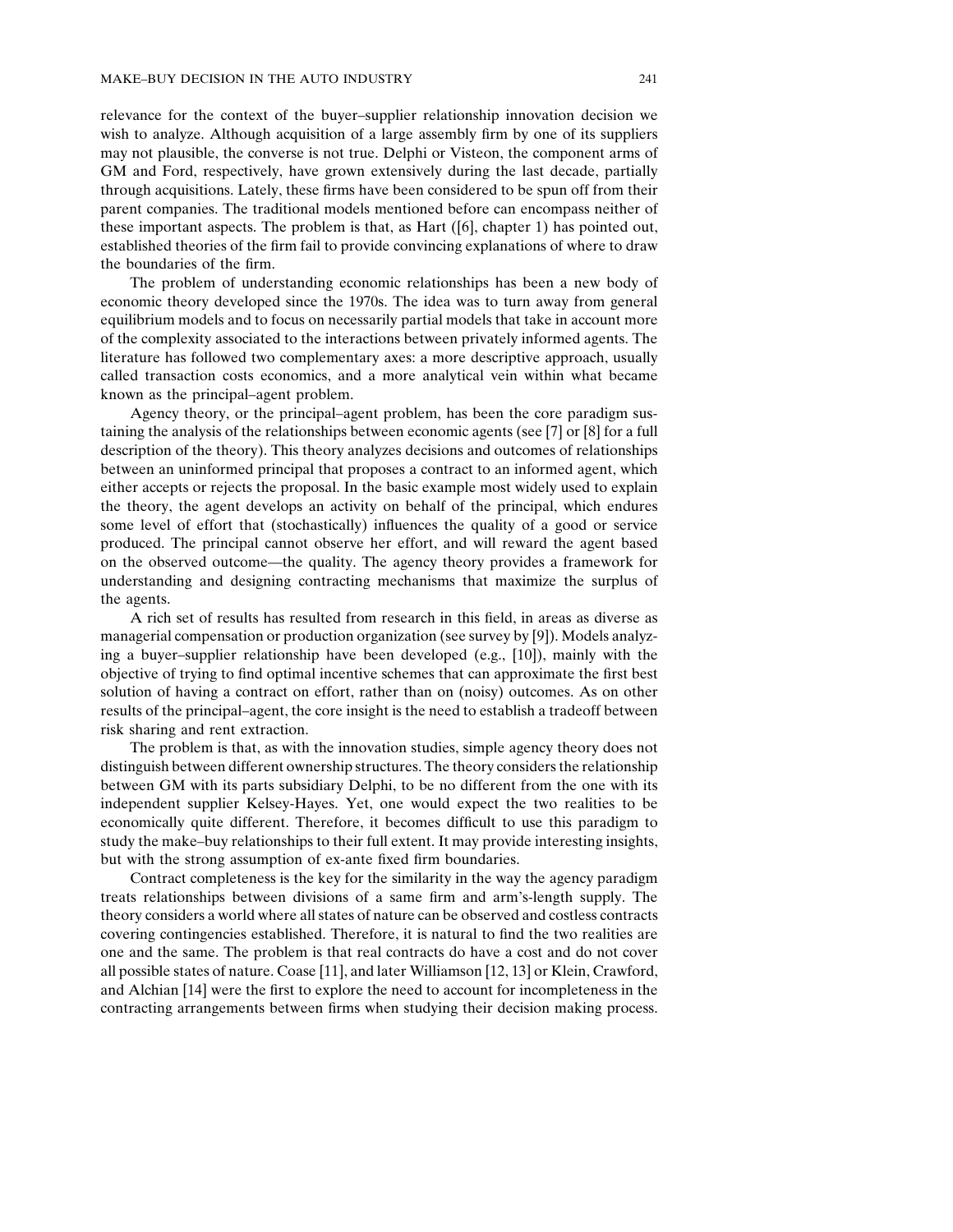According to the theory, two key aspects drive contract incompleteness. The first is that there are indeed costs of enacting a contract specifying the conditions for a transaction between economic agents. It's a complex endeavor, mobilizing managers and lawyers.2 Second, agents have limited ability to identify and plan for all possible states of the nature. As a result, there will be outcomes of a certain endeavor between firms that have not been considered in the contract.<sup>3</sup> How these unforeseen events affect each of the contracting firms will be key for the economic outcomes of the relationship. Incompleteness also opens the possibility for recontracting. In the original principal– agent paradigm there is nothing for which to recontract, because all possible outcomes have been accounted for from the beginning. In the new paradigm, if a new unforeseen situation arises, parties will want to renegotiate, and the bargaining power of each of the firms in this event plays a determinant role in the economic result.

The original literature of transaction costs was not formal, but provided a general rationale to think about whether to subcontract a certain activity, say the manufacturing of a part, or keep it in-house. Assuming that the manufacturing step can be performed as efficiently in-house as by an outside supplier, the decision would be determined by which of the solutions has lower contracting costs for the firm. If the firm is doing the manufacturing, transaction costs are associated to monitor increasing complex activities. If the activity is done through arm's-length contracting, then transaction costs are associated to the enforcement of the contract, given that the firm with lower switching costs can try to hold up the other to extract additional rents from the relation.

Theory sustains that the make–buy decision should be governed by specificity of the assets needed to engage in development and production of the relevant good. Uniqueness of the assets involved in the relation or uncertainty on the outcomes increases the likelihood of opportunistic behavior from the supplier, increasing the transaction costs of using market to secure production. As asset specificity decreases, switching becomes easier, and opportunistic behavior is less likely to happen. As a result, market price relationships become better to assure efficiency because they avoid transaction costs of in-hose bureaucratic control.

Both the principal–agent and the transaction costs frameworks have been key references guiding empirical analysis of the behavior of the firms in what concerns make–buy decisions, particularly with examples drawing in the automotive industry. Monteverde and Teece [15] established one of the landmark empirical evaluations supporting the transaction costs theory. They evaluated the role of asset specificity in GM and Ford make–buy decisions for their car components, finding evidence supporting the transaction costs paradigm. They found the engineering development effort of any given component (proxy for asset specificity) to be positively correlated to the likelihood of vertical integration of production for that component. They also found evidence that assemblers will vertically integrate when high switching costs lock the assembler upon a supplier.

In 1984, Walker and Weber [16] analyzed data for 60 component make–buy decision of U.S. automakers. They found that cost differences in production overshadow transaction on what regards decisions between in-house production and subcontracting. Never-

<sup>&</sup>lt;sup>2</sup> For example, it would have a prohibitive cost for an assembler and a supplier to write a contract that would specify all the contingencies associated to potential new government regulations that could force changes in the supply conditions.

<sup>&</sup>lt;sup>3</sup> For example, an agreement may not specify what happens in the event of a flood that prevents a supplier to deliver to an assembler in due time.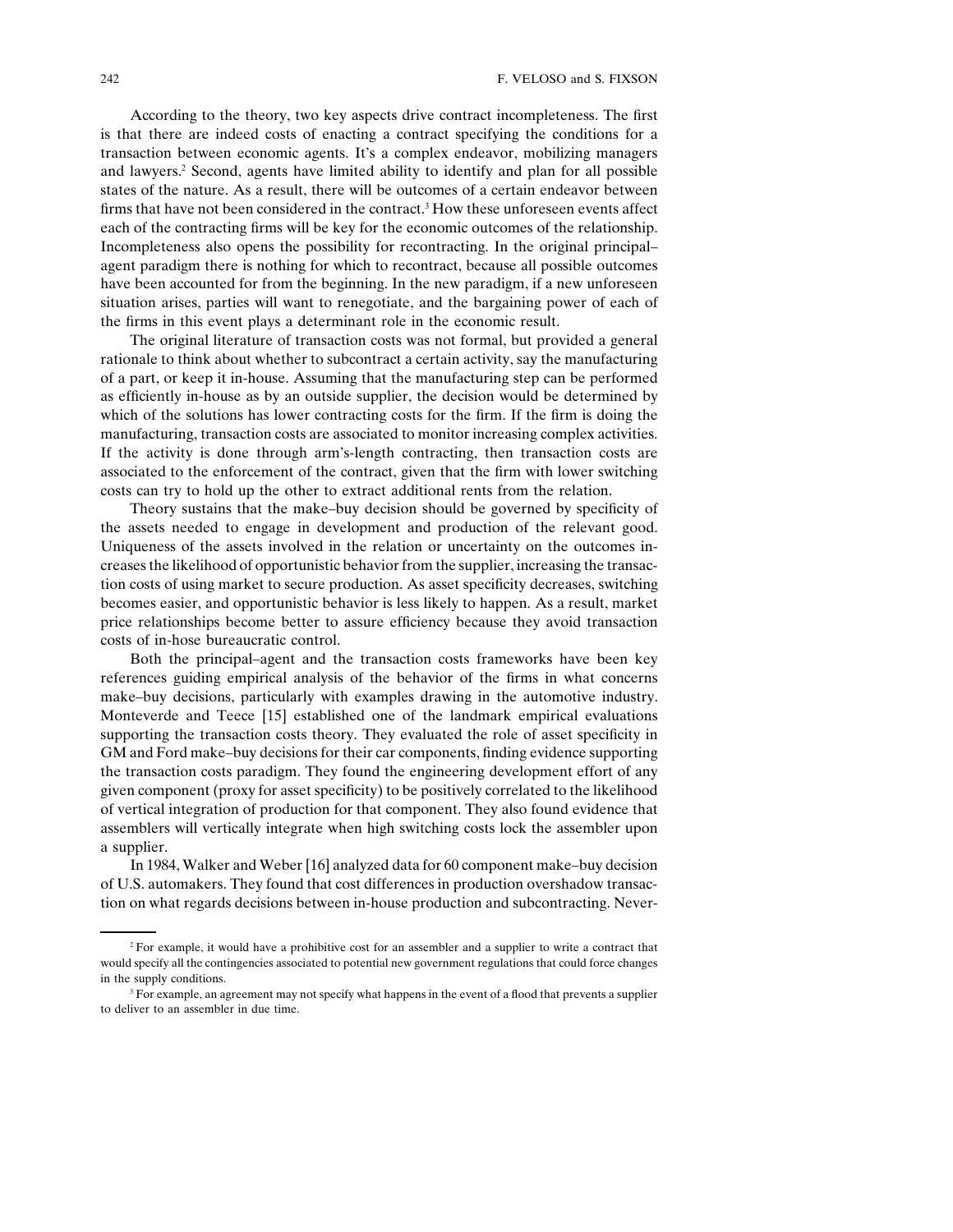theless, variables associated to asset specificity were also having a small influence in the make–buy decision, and were according to Williamson's perspective. In a more recent study Walker [17] concludes that transaction costs economics hold to a certain extent, but corporate decentralization and relational (long-term) contracting diminish the importance of high-asset specialization as a necessary condition for low transaction costs in-house and high transaction costs in the market.

Liker et al. [18] analyzed 143 Japanese Suppliers and 189 U.S. suppliers to understand whether agency theory or transaction cost economics could help explain the differences in the contracting behavior of the two countries. Their overall idea is that Japanese trust-based buyer–supplier relationships would generate an incentive scheme that, according to the predictions of agency theory, lead to higher levels of subcontracting, when compared to the United States. Nevertheless, the study finds no difference in supplier involvement at design level between Japan and United States. Product complexity (transaction costs asset specificity argument) and tier status (reputation effects—see below), not country, were the best predictors in terms of supplier involvement in design. A subsequent study of 122 Japanese Firms by Wasti [19] concludes that, contrary to opportunistic behavior assertions of agency theory, the level of supplier involvement in design work is negatively associated with the availability of alternate suppliers for the design of the component at hand. Moreover, the longer a supplier has been supplying its customer, the less control the customer retains over design specifications. Explanation seems to be confidence relationships built between OEMs (assemblers) and suppliers in Japan.

The results discussed above seem to cast doubts about the empirical validity of the transaction costs and agency views of the firm, at least in what concerns the specific issue of whether to subcontract the development of a component or to maintain it inhouse. The problem is that the perspectives described above, the transaction costs or agency theory of the firm, are not set up to address the decision on where to set the boundary of the firm. Therefore, they would work under certain conditions, but not in others. Conflicting empirical evidence seems to support this assertion.

## **The Property Rights Theory of the Firm and the Buy–Supply Decision**

Several authors [20–22] asserted that existing perspectives of the firm were not suitable to explain the potential integration decision between firms. In particular, they sustain that (a) existing agency theory does not provide a reasonable explanation for the differences in incentives between an integrated and a multidivisional firm (such as the relationship between GM and Delphi); (b) transaction costs are a first cut to a much larger ownership problem. Ownership is, therefore, at the root of the theory.

The core assumption underlying what came to be known as the property rights theory of the firm is the inability of the firms to write ex-ante complete contracts about future transactions that depend on unforeseeable future states of the world. Under this approach, the firm is a collection of assets over which it has control. There are specific rights (specified in a contract) and residual rights (unable to be specified) over the assets of a firm. Possession of residual control rights defines ownership. According to this perspective, integration in itself does not change the cost of writing a contract. What it does change is who has control over those provisions not included in the contract (the residual rights).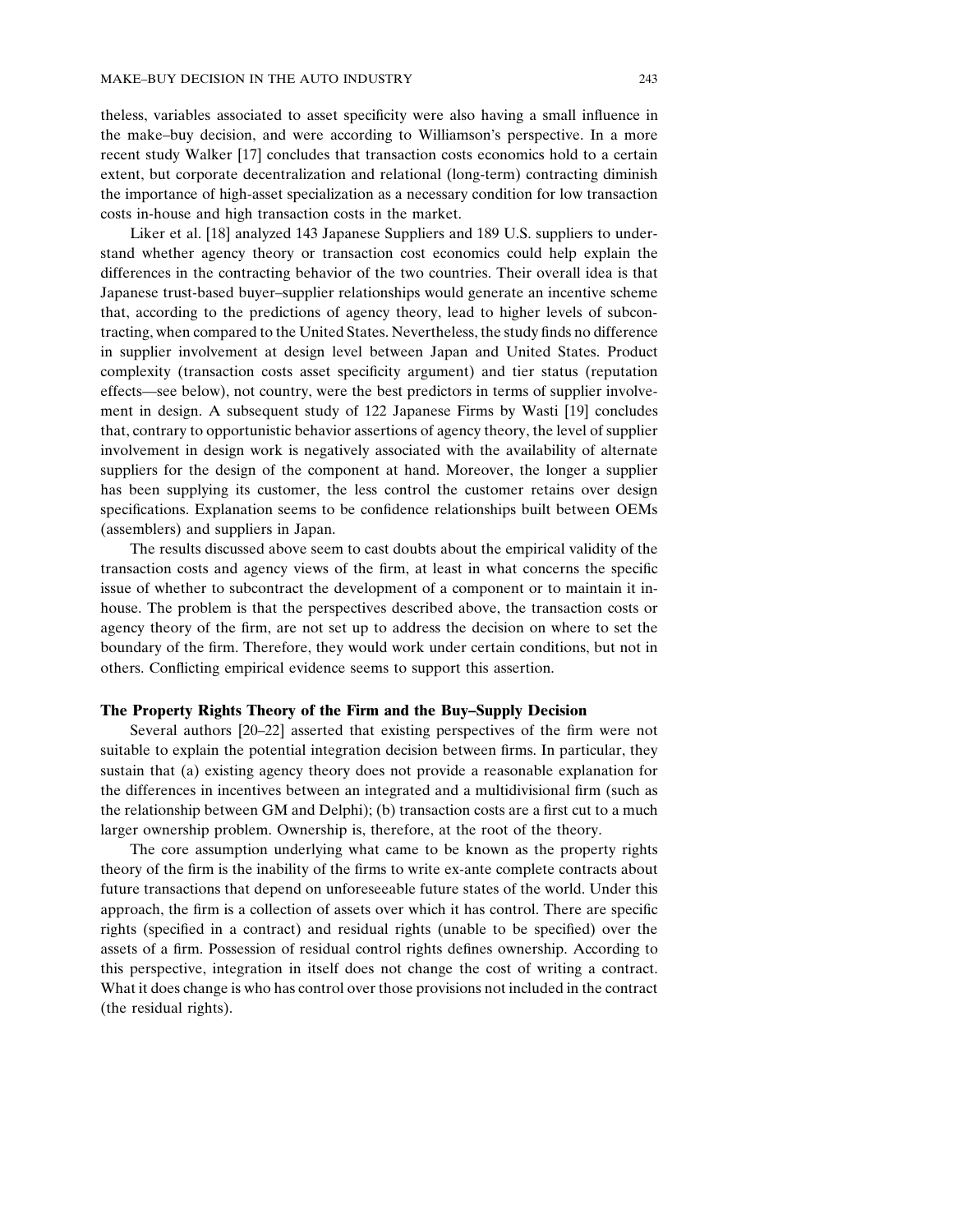To explain the relevance and mechanics of the theory, we place it in the context of the automotive industry supply decision, the locus of our problem.4 We will imagine that both the assembler A-cars and the supplier S-parts are aware of a market opportunity for the introduction of a new antilock braking system (ABS) in the car, and they contract for its development. We assume that the contract will specify the allocation of property rights on the innovation, a sharing rule for the verifiable amount of investment from each part, as well as for any verifiable revenues. As a general setup we also consider that both investments of A-cars and S-parts are important for the success of the ABS, with the probability of success increasing with the effort of both firms.

The problem is that development of a complex system like the ABS has potential pitfalls, some of them where the parties will not be able to anticipate. For example, they may not predict changes in government safety regulations, which may affect the approval of the system by regulatory authorities. Therefore, it is not possible to write a complete contract that specifies all the characteristics of the ABS innovation up front, and considers all potential pitfalls in the development process. Neither is it feasible to write a contract based on effort, where the number of engineering hours, qualifications of the engineers, types of equipment, prototyping policy, etc., used in the development of the ABS would be specified. In short, we are in an incomplete contract framework, as described before. As a result of the incompleteness, we assume there are opportunities for renegotiation of the contracts after the investment phase and before the actual supply relationship starts (from where the revenues will come). As we will further detail, this possibility will make the ownership of the residual rights critical to determine the outcomes of the contractual relationship.

What we wish to understand is who will push (invest) more for the development of the innovation. For this purpose, we will consider scenarios determined by (a) the degree of market development for the innovation, and (b) the ownership structure. The ownership structures to be considered are S-parts and A-cars as separate firms, or owned together by A-cars.<sup>5</sup> The market possibilities are whether or not the companies perceive the existence of an outside option for the investment, i.e., if the owner of the residual rights of the innovation can make a profitable use of it outside the contractual agreement (if this breaks up at the renegotiation phase). The combination of these two dimensions generates four different possible scenarios.<sup>6</sup>

The two initial scenarios analyze the implication of having or not an outside market for the ABS when we consider firms as separate entities. The key aspect to understand the contract structure in this scenario is to acknowledge that this outside market is only a real possibility for S-parts and not for A-cars. In fact, the assembler does not have any interest in pursuing the development of the innovation with another car manufacturer, because this would prevent him from differentiating its products.

<sup>4</sup> This is a loose interpretation of the formal models discussed in the theory, in particular those presented by Hart [6] and Salanié [7], chapter 7, and Halonen and Williams [23].

 $5$  We consider that the situation where the supplier owns the assembler is not reasonable in the context of the auto industry.

<sup>6</sup> It is important for the analysis to consider that any potential integration between firms does not change their ability to observe relevant variables. Any audits that A-cars can do to S-parts if they are integrated are also feasible when they are separate companies. Integration in itself does not change the cost of writing a contract, what it does change is who has control over the provisions not included in the contract. This is reasonable assumption for the auto industry, where the standard contract gives assemblers the right to perform detailed audits on their suppliers.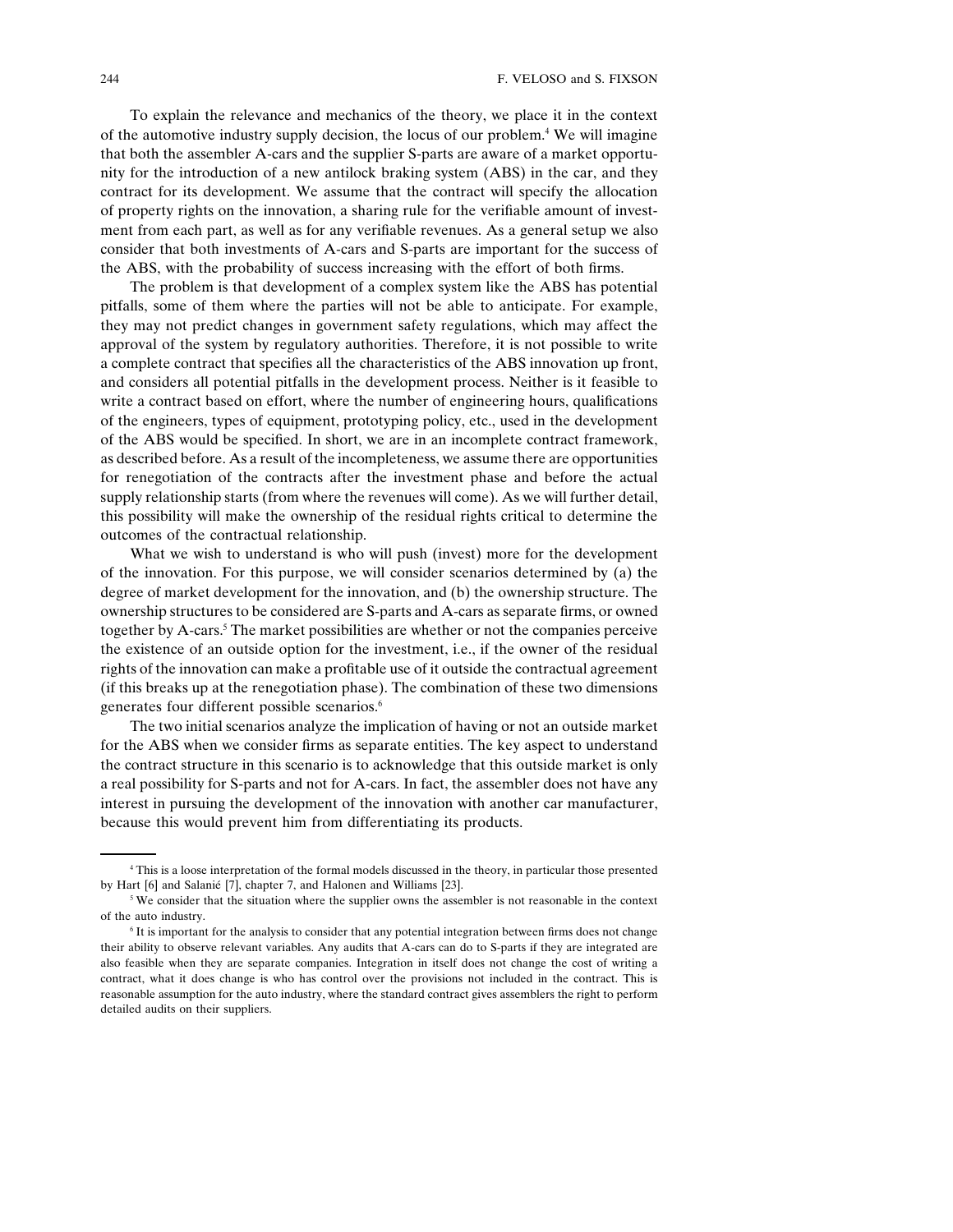#### MAKE–BUY DECISION IN THE AUTO INDUSTRY 245

If there is a potential market, S-parts expected rents will be larger. Moreover, if firms are separate, contract incompleteness makes it impossible for A-cars to prevent S-parts to use the knowledge acquired in their joint investment to implement a similar product in another car manufacturers. Therefore, S-parts faces greater incentives than a-cars to invest in the innovation. As a result, the equilibrium strategy for this scenario is to have most of the investment in the development of the ABS done by S-parts, who will also own the residual ownership rights over the innovation. A-cars will mainly do complementary investments needed to incorporate the ABS in the car, but not much more than that. Will S-parts try to hold-up A-cars to try to extract surplus from the accrued vehicle sales? Eventually, but the existence of a market also suggests alternative suppliers for which A-cars could change, thus reducing the risk of such a behavior.

What does integration changes in firm's incentives? Once A-cars owns S-parts, its obvious strategy is to prevent her to access the outside market and thus providing other automakers with the same product. Knowing this, S-parts will invest only according to the return it may reach by selling to A-cars. Therefore, there will be underinvestment from S-parts, particularly if we compare it with the possibility to sell outside. This underinvestment might have consequences such as potential delay of the introduction of the ABS or inferior quality.7 As one would expect, the situation would not change if ownership of the ABS would be passed to A-cars, because the incentive structure would still be the same.

When can the above situation be different? Suppose the perception now is that there is no outside market for the ABS and that the firms are separate. Then, parties are aware that once the investment is completed, both A-cars and S-parts may try to behave opportunistically, holding up the other to try to extract more rents out of the relationship. The outcome will reflect the bargaining power of the two parties. Given that there is no outside application for the innovation, it is reasonable to consider that A-cars has much greater bargaining power<sup>8</sup> than S-parts, and will hold her up. As a rational agent, she should be willing to accept renegotiations until her profits are driven to zero. The problem is that S-parts is aware that her expected rents may become diluted by the unbalance of power before she decides to invest. Therefore, her reaction will be to underinvest in the development of the innovation in the first place, hurting the overall endeavor. Ownership of the residual rights will depend on how important the investment is of each party. If the investment of the supplier is not so important (e.g., the know-how in the technology is so incipient that S-parts is not much ahead of A-cars), then A-cars may pursue the venture himself. In this situation, incentives will be adequately aligned, because the investor will capture the expected market. If the investment of the supplier is necessary then, as explained below, vertical integration may be the only way to avoid underinvestment.

Again, we ask what would change if the firms integrate. Although some opportunistic behavior between divisions of a same firm will still exist, the hold-up threat is not credible because the management of S-parts could easily be fired in such an event. Because this threat is dismissed, rents dilution is not so critical. Therefore, there will be less problems of underinvest in the development of the innovation, rendering better

<sup>7</sup> Firms are aware of this conflict of interests. For several years, GM has tried to portray Delphi as a global parts player, staining it is independent of the car maker's activity. Yet, GM is still the major customer of Delphi. Recently, to assure full independence, GM announced the spin-off Delphi.

<sup>&</sup>lt;sup>8</sup> The assumption here is that in case of no agreement, the lost business for the supplier is much more important than for the assembler.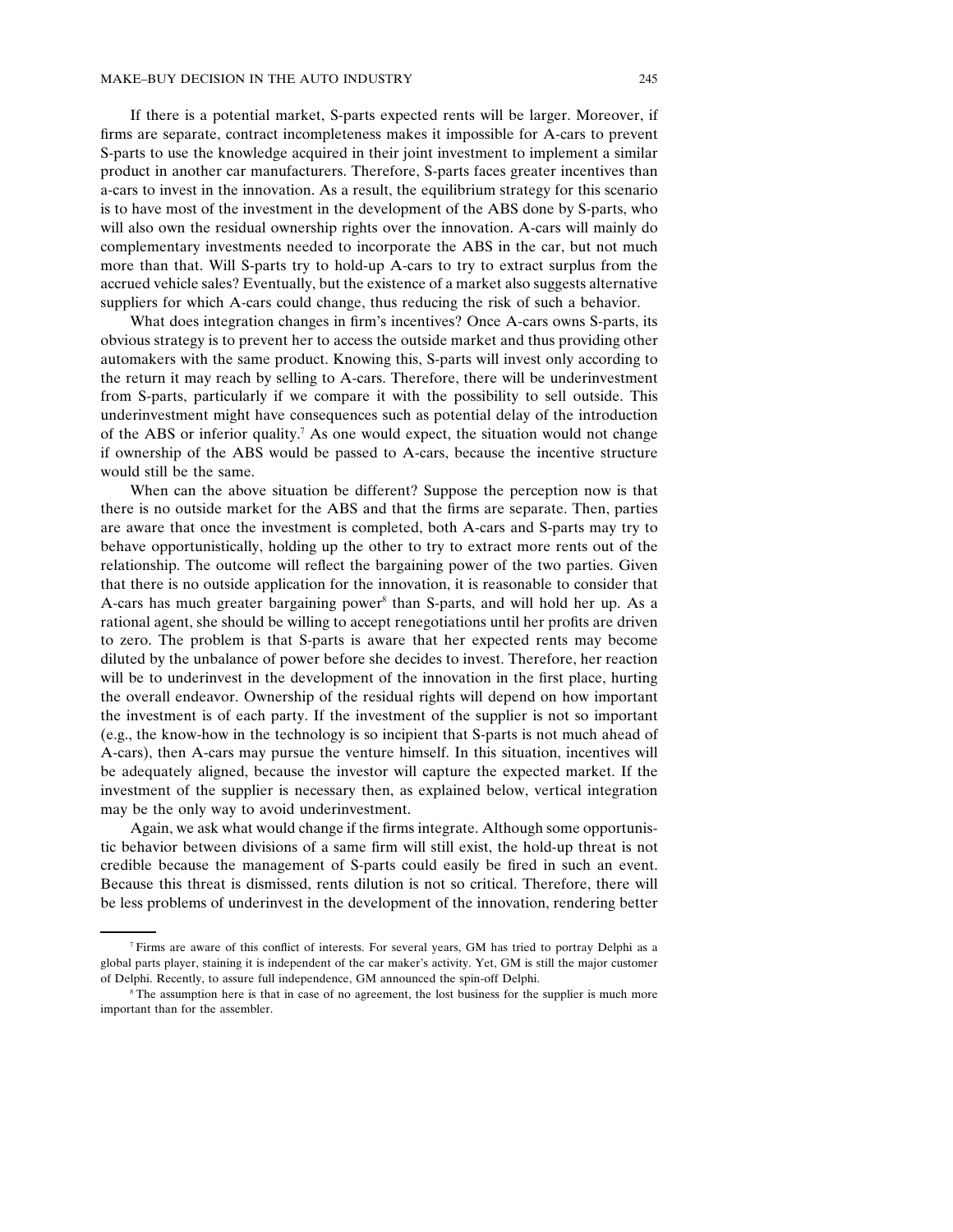

**Fig. 1. Market scenarios, ownership structure, and investment patterns.**

results for both parties. It is important to note here that the possibility that A-cars dismisses S-parts and invests in the innovation only by herself is ruled out by the assumption that both investments are important for the innovation outcome.9 Otherwise, we would be back on the previous scenario.

The key conclusion of the behavior described above can be summarized in Figure 1. If there is an outside market, firms should be separate, and the ownership should be allocated to the firm that is making the most important investment decision, the supplier. If no outside market exists, then integration is the best solution, given both investments are critical. If they are not critical, the assembler can dismiss the supplier and invest himself in the venture. These insights fit the general conclusion of the theory ([6] chapter 2) that complementary goods should be owned together, while if they are independent they should be owned separately. Moreover, it also fits the asset specificity history of the traditional transaction costs theory, but with more careful qualification of the hypothesis and outcomes, and a story that relies more on incentives and ownership than on transaction costs.

#### THE ROLE OF MODULARITY

For many years, the relationship between assemblers and suppliers has been straightforward. Because each car was designed from scratch and seen by the automaker as a unique product, all investments in solutions and technologies for new models were undertaken by the automaker. Given this market setting, it is easy to conclude from the above discussion that no role existed for the supplier at the development level. At the manufacturing stage, particularly for simpler parts where there was a well-developed market, subcontracting would naturally occur.

Recent developments of many products' architecture suggest a shift of the theoretical underpinning of supplier–customer relationships concerning industrial goods. Guided

<sup>&</sup>lt;sup>9</sup> The idea is that there may be unique competencies in S-parts that A-cars cannot easily replicate.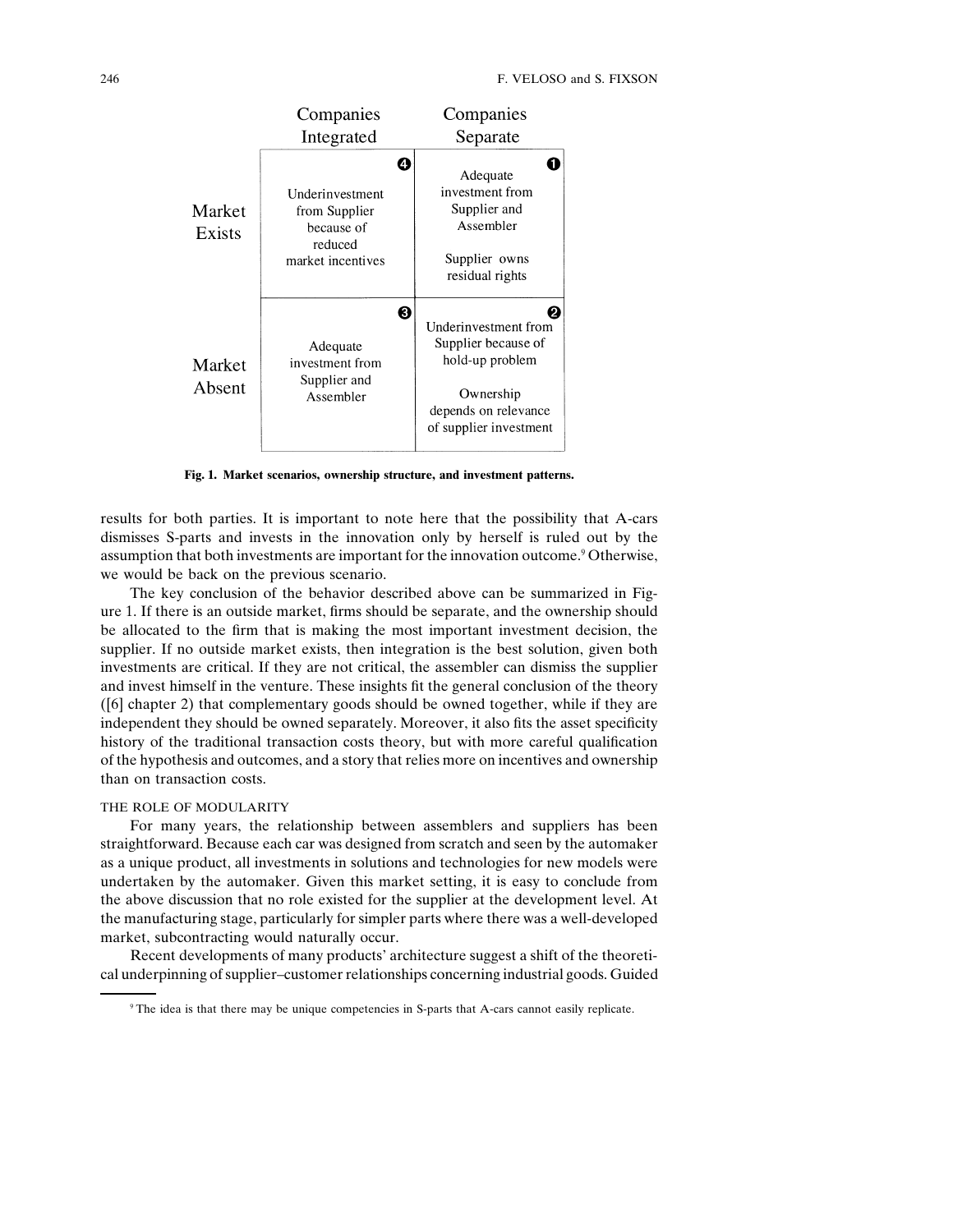by the example of computer development, many physical products are showing an architectural change. As an example, take the sufficiently complex product car. In the past, it has been designed, manufactured, and assembled as a highly interconnected system of thousands of parts. Recent developments show that the path taken to reduce this complexity is to divide the complex system into modules with a lower level of complexity between them. These modules can be designed, manufactured, and assembled independently, saving time and coordinating resources, but still work as an integrated whole, assuring the desired functionality (see [1] for a discussion on complexity and modularity).

But there is another, so far often overlooked, phenomenon attached to the modularization of the automobile. Because the basic concept of a car is very similar across the different vehicle manufacturers, i.e., all have an engine to propel the vehicle, all need mechanisms to decelerate the vehicle, all have four wheelers to stay on the road, all have similar seating devices etc., it is not surprising that most of the vehicle manufacturer arrive at similar solutions where to set the modules' boundaries. In addition, many modules are more or less invisible for the end customer. Economies of scale both in engineering and manufacturing allow applying similar modules to different cars, first across models of one platform, then across platforms, and—to some extent—across different cars of different vehicle manufacturer.<sup>10</sup> This second dimension of modularity is what we will call technology interchangeability, and is at the core of our argument.

Modularity, through integration of functions and technology interchangeability, becomes the can opener for the supplier to escape the holdup problem described in the previous section. At a first level, it balances the bargaining power of the assembler and the supplier, enabling their deintegration even in the absence of an outside market. In fact, integrating functions in modules that will work together is a complex task that is often possible only if both assembler and supplier commit important resources to the development. Therefore, the incentives for opportunistic behavior after investment takes place are strongly tamed. Holdup from one of the sides is no longer credible because the negative impacts in its own operations would probably surpass the benefits by squeezing profits of the other side.

At a second level, when interchangeability becomes possible, suppliers are no longer deemed to sell their product to only one customer. In contrast, they can sell it to many customers, and the bargaining power shifts to the supplier. What the modularization creates, is, in effect, a new market for the suppliers' products. It enables the supplier to apply similar solutions to different assemblers, and amortize his investment across several clients. In this case, he has the greatest incentive to come up with new solutions and products for the automobile.

Figure 2 describes the two dynamics. If we go back to the scenarios discussed in the previous section, at a first level, modularization enables deintegration between assembler and suppliers, and a transition from scenario 3 to scenario 2. Further on, at a second level, as markets are established, modularization drives a shift towards scenario 1. How technology development and a slow shift of the product architecture towards a higher level of modularity allows the emergence of these markets will be described with help of the ABS and airbag systems as examples.

<sup>&</sup>lt;sup>10</sup> Another driving force can be seen in the recent consolidation process in the automotive industry. Nevertheless, the effect that the modularization has to the supplier industry as argued here, must be accompanied by a shift to modular product architectures.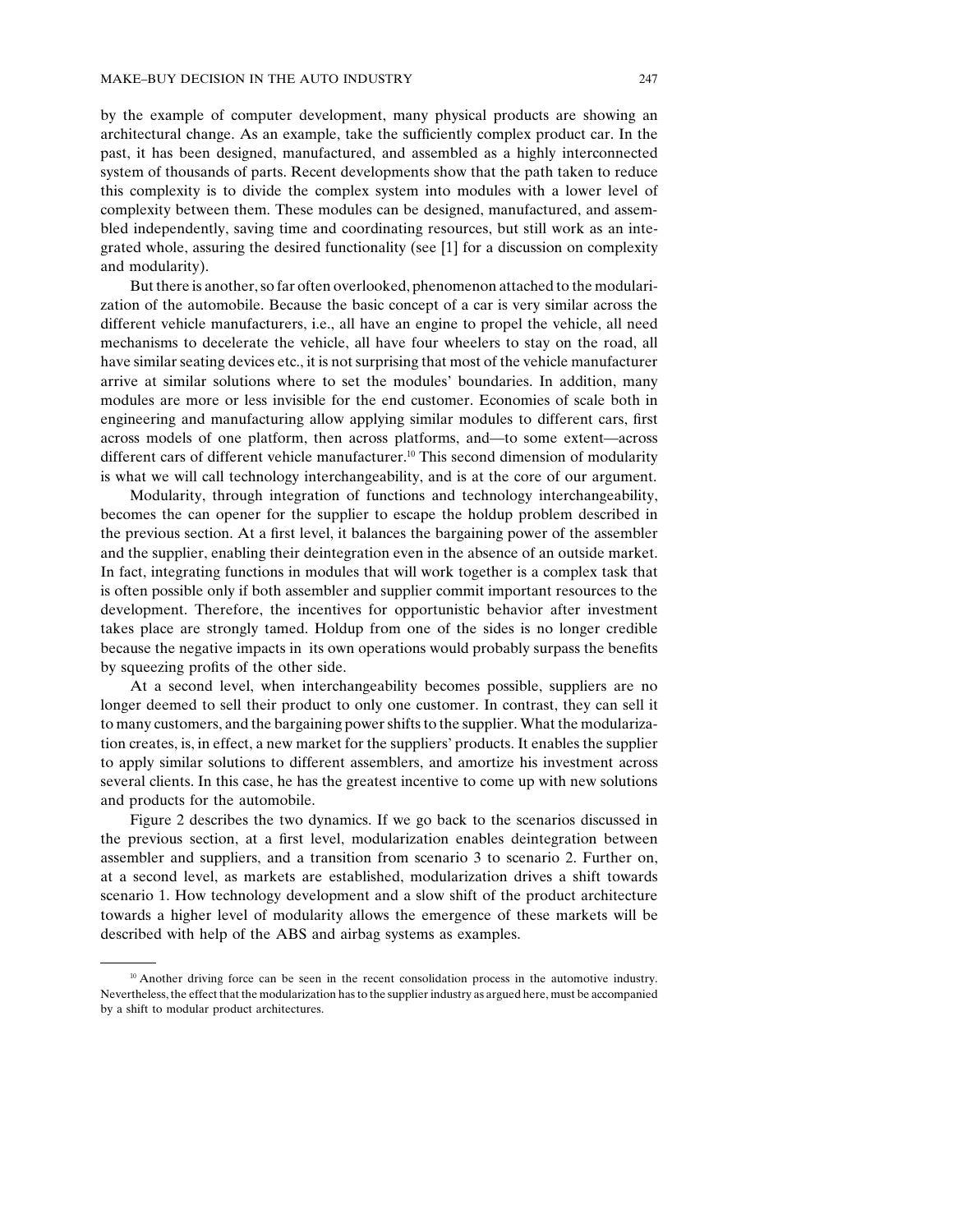

**Fig. 2. Ownership trends enabled by modularization.**

## **Case Study 1: The Antilock Braking System**

### THE DEVELOPMENT OF THE ABS

During heavy braking on wet or icy roads, it is very easy for the driver to inadvertently lock the wheels. When this happens the car starts slipping on the road, and stopping the vehicle takes much more time and effort. Experienced drivers avoid these situations by rapidly pumping the brake pedal, repeatedly taking the wheels to the point of locking and then allowing them to roll again. This technique, called cadence braking, requires a high level of skill and concentration under panic conditions, far from the ability of an ordinary driver. Nevertheless, the idea to make cadence braking automatic has existed for several decades, and eventually led to the development of the antilock braking systems (ABS). The first system able to prevent wheels from being locked under conditions of excessive braking was the 1952 Dunlop Maxaret. This system, which was totally mechanical, was applied to an aircraft rather than a car, but represents the first commercial application of the invention.

The potential relevance of ABS systems to the safety of the roads was discovered during the 1960s and early 1970s. A number of studies demonstrated that 10% of all the accidents with heavy vehicles and 8% of accidents with cars were due to slipping [24], and that a large fraction of these accidents could be avoided if systems to prevent wheel lock were used. As a result, initial tests to install ABS systems in trucks started in the early 1970s. Nevertheless, the initial solutions proved to have poor reliability and a prohibitively high price. Therefore, it was only in 1984 that Bosch and ITT-Teves introduced the first commercial car ABS system, already based in microprocessor technologies.

Because of their high cost, the early systems were extras installed only on luxury automobiles such as the Ford Lincon Continental (in the United States) or the Ford Scorpio (in Europe). Worldwide, less than 1% of the cars produced in 1984 were equipped with ABS. The success of Bosch and ITT-Teves rushed other competitors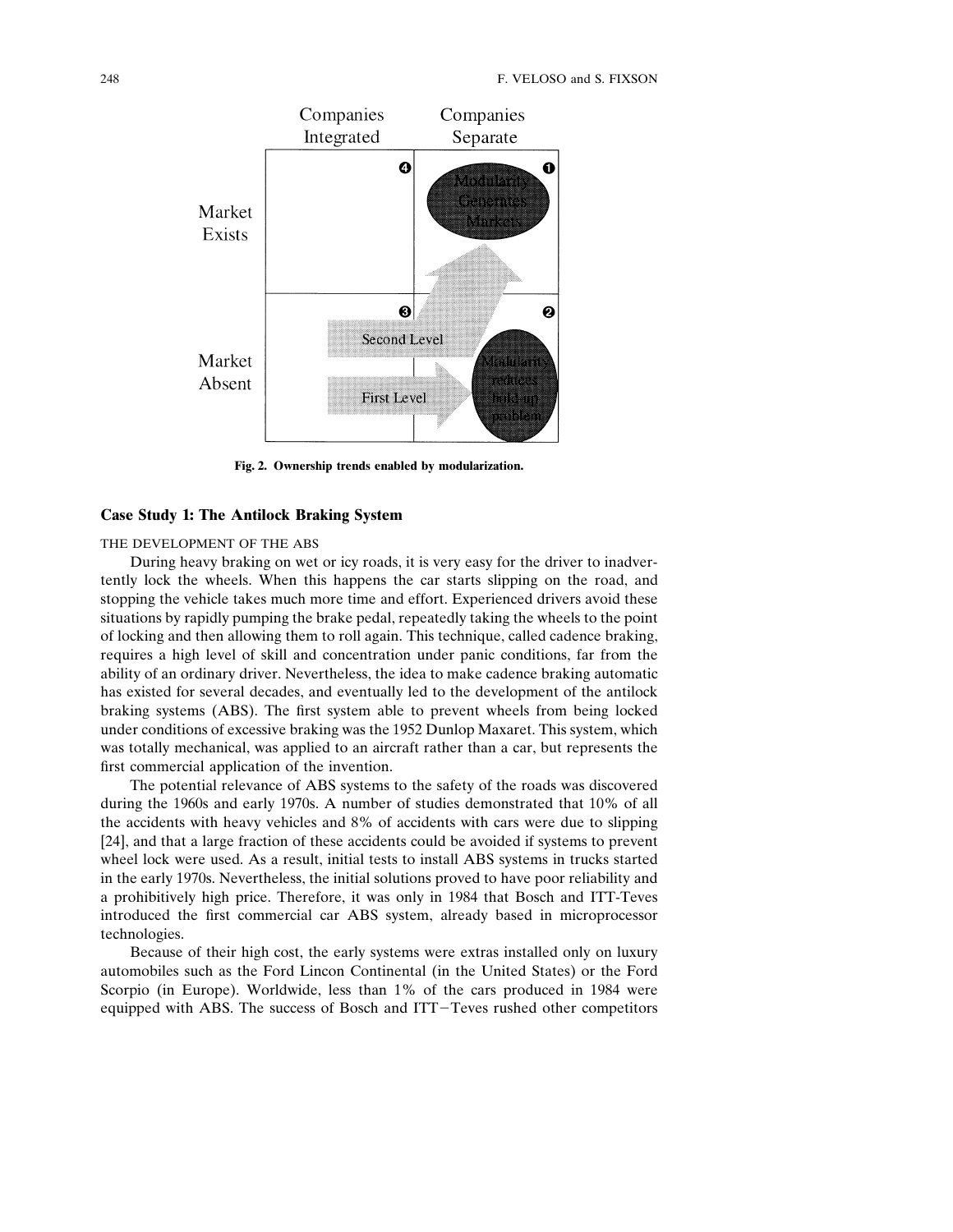

**Fig. 3. Installations of ABS in new cars sold in the United States (source: [25]).**

to the market and, over the following years, a number of other ABS products became available. Lucas signed contracts to supply Ford in 1986. In Japan, Nippondenso and Sumitomo started production in 1986 and 1987. In the next years, many others were to follow. As Figure 3 illustrates, ABS was a clear market success, with demand for ABS growing rapidly. By 2003, it is expected that 95% of the cars will be equipped with an ABS.

TECHNOLOGICAL INVESTMENT IN THE ABS SYSTEM AND THE BUY–MAKE DECISION

The question we are interested in answering is why did we have Bosch and ITT-Teves and other suppliers, rather than GM or VW, as the innovators of the ABS? In light of the discussion of the previous sections, we will argue that the modular characteristic of the innovation is the major driver for having the property rights in the suppliers, and not in the assemblers. We will explore this assertion in the following paragraphs.

The existence of suppliers responsible for the development and manufacturing of braking systems is almost as old as the existence of the automotive itself. In fact, the normalization of the wheel base happened very early in the history of the auto, which prompted the development of braking systems that could easily be interchanged between autos. In this sense, we can say that the brake has always been a module in the auto. As a result, there have been greater incentives for the suppliers to be responsible for the product, because they could split the investment across different assembler clients. In fact, several firms with know-how about the product have been established for many years, including Dunlop, the original ABS innovator, D.B.A., Bendix, or Automotive Products plc.

When initial ABS systems were conceived, they were mostly mechanical devices automating the manual cadence braking that drivers would try by themselves. In these systems, the speed of the wheel was monitored through belts connecting the shafts to an actuator that would mechanically release pressure on the calipers once the belt would stop rolling. For the purpose of our study, the important aspect of the initial ABS is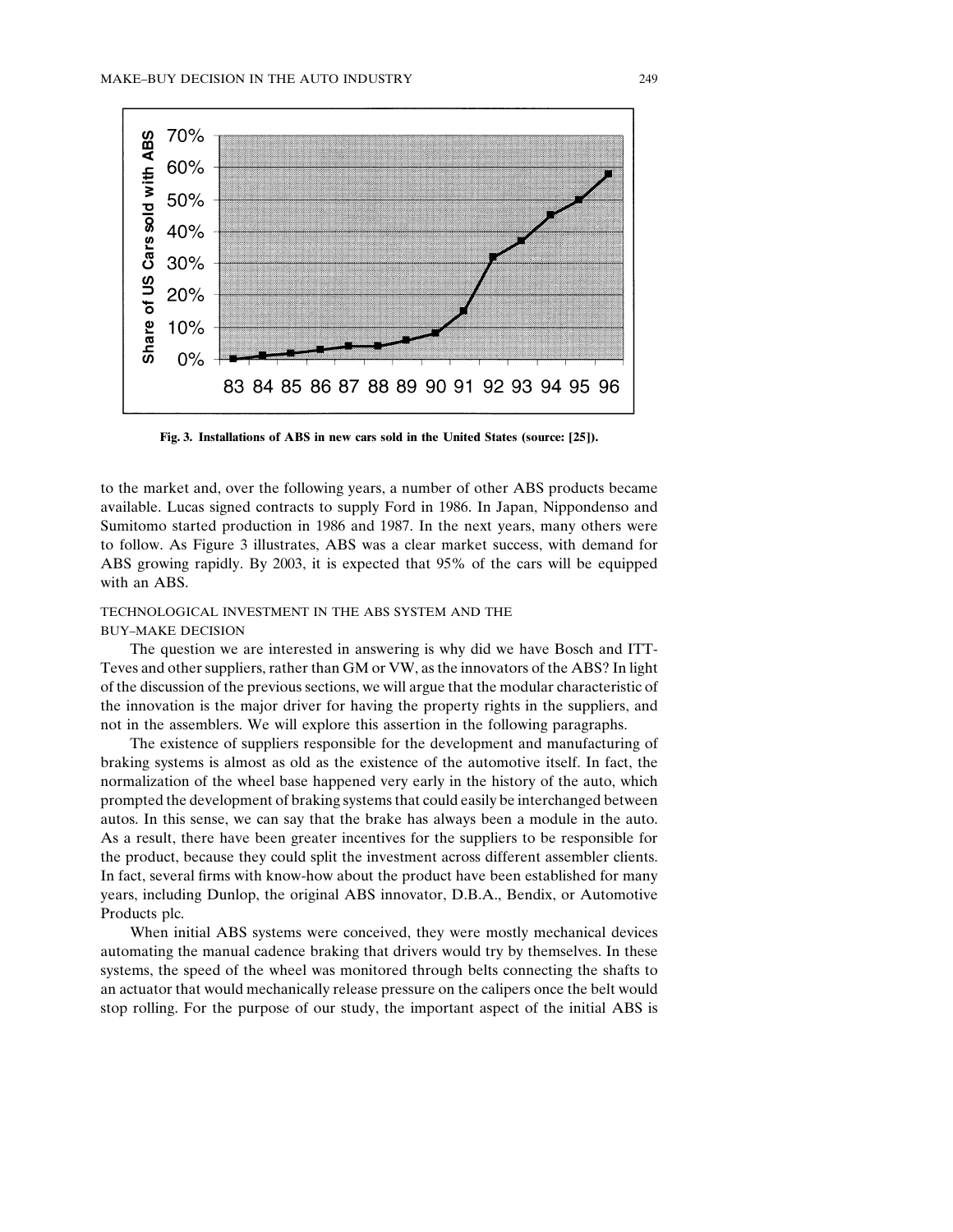

that it kept the modular characteristic of the braking system. The solution just described is clearly independent from the vehicle where it is applied. Therefore, if we consider the incentive structure associated to the development of the innovation, and frame it in the scenarios described in the previous sections, we clearly understand that the suppliers are facing much larger economic incentives that the assemblers to promote the development of such an innovation. If the supplier succeeds, his potential market includes all the automakers (OEMs). If the assembler succeeds, then his potential market is likely to be only their cars, as he probably would not be willing to pass the innovation to another automaker.

Our perception is that, since the 1970s, suppliers were aware of the market opportunity for the introduction of the ABS, provided that they were able to meet the necessary reliability and safety concerns of the automaker. Therefore, it is not surprising to find Bosch and ITT-Teves leading the introduction of the ABS system. Nevertheless, this only means that these companies were successful in putting the ABS into the market. To support our view, we have to show that suppliers in general were leading the development effort, trying to assure the possession of the ownership rights, particularly in contrast to the assemblers.

As a means for evaluating investment levels in the technology and allocation of ownership rights, we will use patent count. Because patents count is an output indicator, it does not accurately reflect all the resources devoted to the development of an innovation. Nevertheless, whenever specific investment data is not available, it is accepted in the literature as an adequate indicator to assess inventive activity. Moreover, because patent protection fits the ABS innovation, it is also the appropriate measure of ownership rights, the focus of our analysis.

Figure 4 shows patent activity throughout time from 1968 to 1995.<sup>11</sup> As anticipated, the suppliers did most of the investment in the development of the ABS, which would indicate that they possess the ownership rights over the innovation. The assemblers did

 $11$  We took out the spurious patents, i.e., companies that had less than two patents over the whole period evaluated.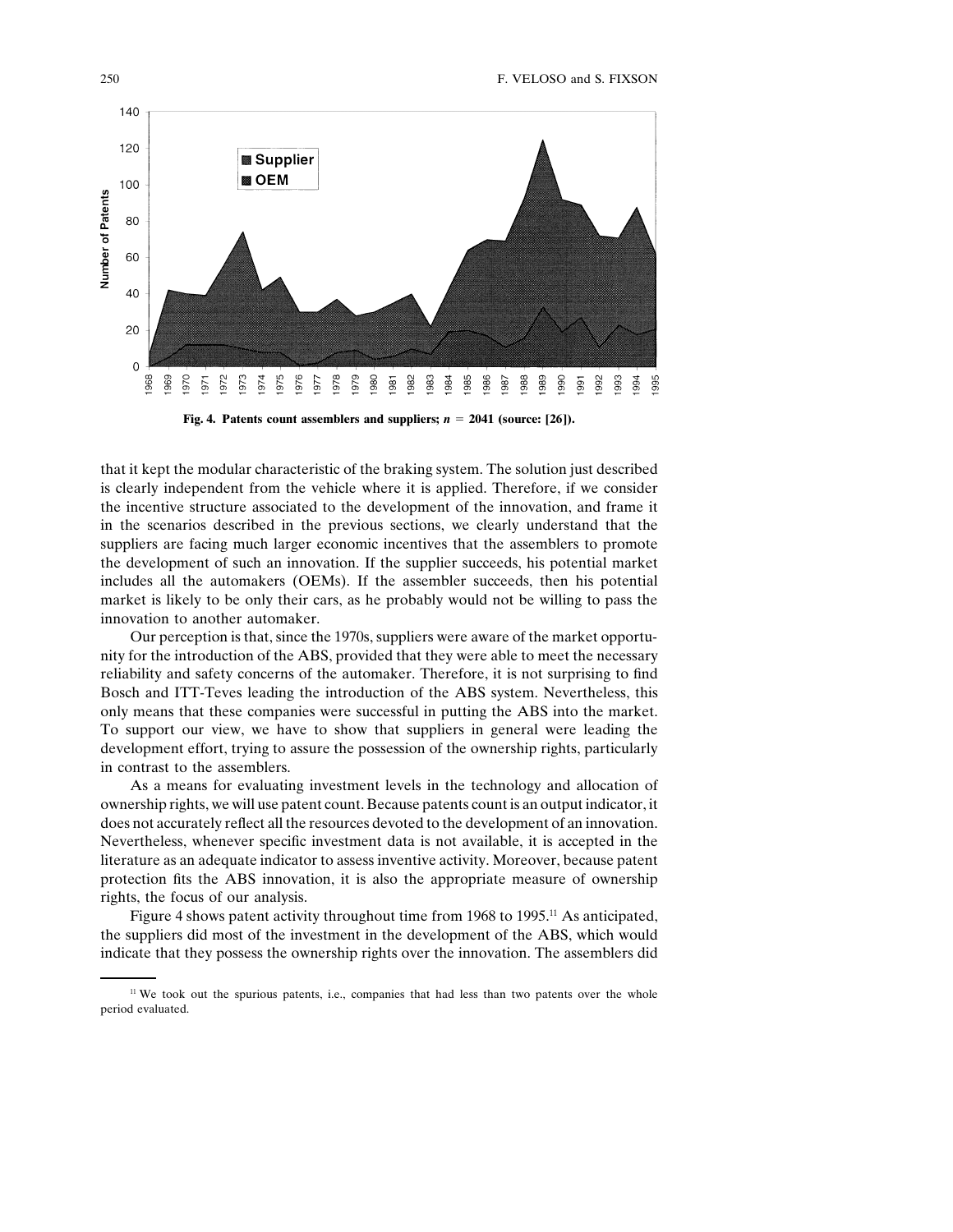

**Fig. 5. 1994 World ABS installation market shares (sources: [25, 27]).**

mainly complementary investments needed to incorporate the ABS in the car. The next step to confirm our initial story is to assess whether these suppliers had the correct vision in terms of expected financial returns. Figure 5, which presents the market shares of sales of ABS in 1994, seems to confirm our perception. As we can see, assemblers are only represented directly by Honda, and indirectly by Delco, a components firm owned by GM. Once again, evidence appears to confirm that suppliers dominated the market.

Nevertheless, because of its singularity, we should carefully look at Delco. This situation where a market exists, but the development is being assured within a vertically integrated structure corresponds to scenario 4 of our early discussion, as illustrated in Figures 1 and 2. As we pointed out then, the problem with this scenario is that there may be underinvestment because the potential market is not fully considered when the investment decision is made. The fact is that GM as the world's largest automaker may mitigate this underinvestment. If Delco considers ABS installation in GM as a captive market if successful in its development, then this may indeed be a stronger incentive than expected profits from independent suppliers fighting to get contracts.12 Once again, the theory seems to fit what has been happening in the auto world.

Summarizing the findings of the case study, we conclude that this case study would fit the first scenario described earlier in this paper (see Figure 1). The existence of an outside market generated large incentives for independent suppliers, which led the development of the ABS from the early beginning, both in terms of ownership of the intellectual property, and market dominance. Moreover, we explained why the modular characteristics of both conventional and ABS braking systems played a crucial role in giving a clear up-front perception of the potential ABS market, and enabled development and testing somehow independent of the assembler.

#### **Case Study 2: The Airbag**

## THE DEVELOPMENT OF THE AIRBAG

Over the last 4 decades several solutions for protecting automobiles' occupants from colliding with the dashboard, the steering wheel or the glass in case of an accident were developed. One basic idea was to keep the passenger connected with the seat—this

<sup>&</sup>lt;sup>12</sup> The fact that there are other supply companies in the market will also prevent Delco from shirking.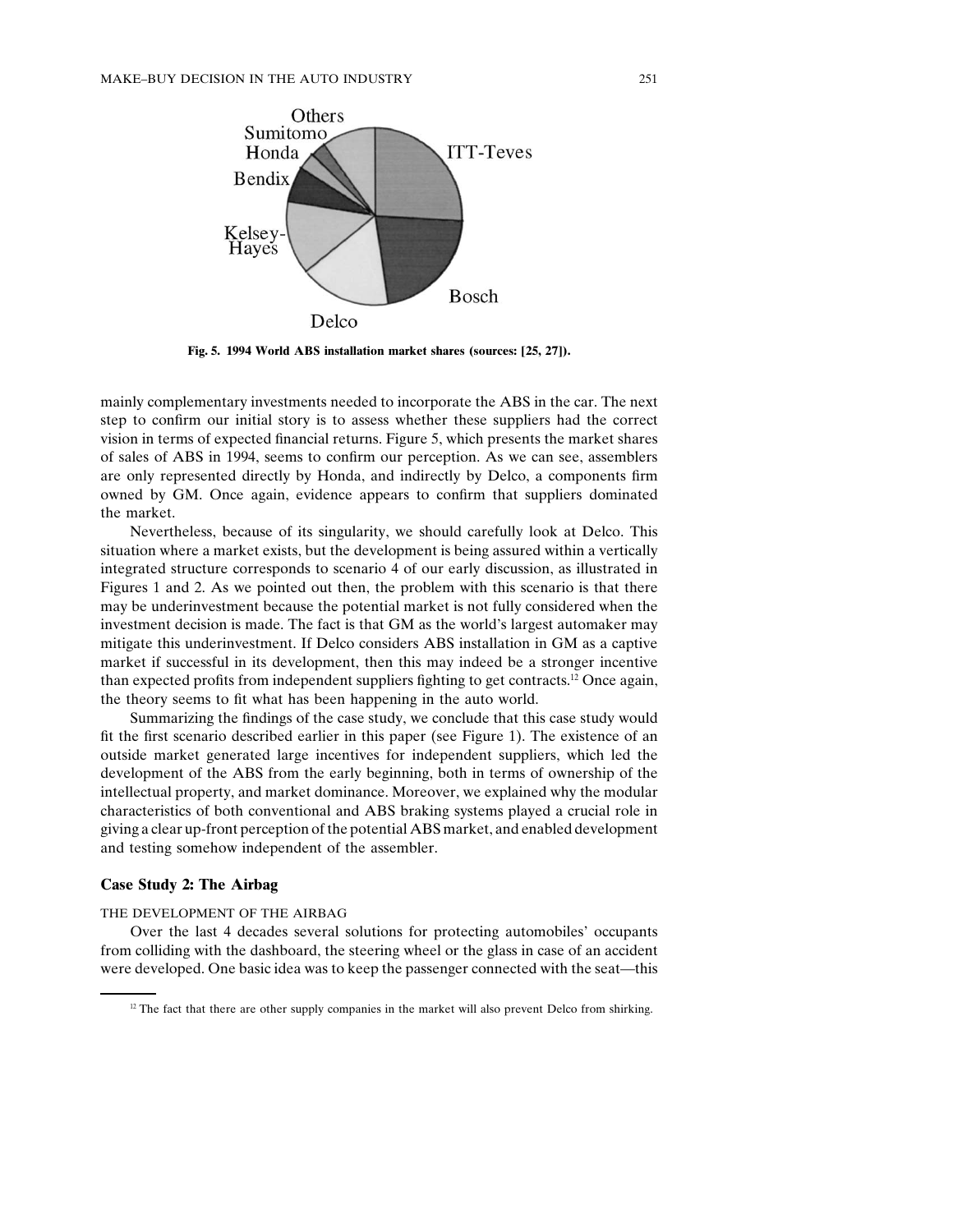created the seat belt. Two disadvantages of this system spurred the search for alternatives. First, a seat belt requires some initial action of the driver,<sup>13</sup> and, second, they provide only limited protection against neck and head injuries caused by the whip-like motion of these parts when the rest of the body is stopped at high deceleration rates.

The idea to avoid these problems was to put a cushion-like device between the solid parts of the car and the driver. When an accident occurred, the cushion would be inflated automatically. The basic concept for an airbag as an inflatable restraint system dates back almost half a century, with the first patents for airbags being granted in the 1950s, both in the United States and in Germany. However, it took until the late 1960s before a suitable propellant was found. Driven by research related to the space exploration of the 1960s, engineers developed quasi a reverse rocket mechanism. By burning sodium acid, they could create enough gas to fill an airbag in a few milliseconds.

The market introduction of airbags in the United States was accompanied by a decade-long legal battle between the big three U.S. OEMs and governmental institutions. Triggered by Ralph Nader's book "Unsafe at any Speed," the administration began to consider automobile safety as a public issue that can be demanded and enforced by governmental agencies. The more the administration pressed for mandatory introduction of airbags in new cars, the more the car companies fought against it, fearing reliability cases in courts later on. Despite these court battles, however, during the late 1960s and early 1970s, the big three all were developing airbag systems.<sup>14</sup> GM sold the first airbags from 1974–1976, although without major economic success. Following this experience, no American carmaker introduced airbags until the late 1980s. Mercedes-Benz began to offer airbags in 1985 in America, but without having a major impact on the public perception due to its small market share. In 1987, the situation began to change. Chrysler's management started to see airbags as a marketable safety feature. It started to have its vehicles equipped with airbags. Ford and GM followed quickly. In less than a decade, airbags entered the entire automobile population of new cars in North America (see Figure 6).

For the purpose of this paper, we wish to contrast the situation during the 1970s and early 1980s, when most of the development was undertaken by the automakers, with suppliers responsible only for manufacturing parts, with the situation in the 1990s, where large suppliers offer entire airbag systems to various automakers. We will argue that, despite some contribution from the changes in the policy of the automakers towards increasing outsourcing, modularization of the product's architecture was the major factor that enabled increasing supplier responsibility.

## TECHNOLOGICAL INVESTMENT IN THE AIRBAG SYSTEM AND THE BUY–MAKE DECISION

An occupational restraint system like an airbag has to fulfill four basic functions. First, it has to be able to detect the event of an accident through some kind of device. Second, it needs a mechanism that uses the signal of the detection device and decides what kind of action to trigger. Third, a device to trigger the physical action of inflation is required, and, fourth, a mechanism to inflate the bag itself must be in place.

<sup>&</sup>lt;sup>13</sup> Automatic seat belts, which were introduced during the late 1970s early 1980s, tried to get around this problem. They were, however, the outcome of the OEMs' attempt to provide alternatives to the governmental airbag requirements. Their economic success was rather questionable.

<sup>&</sup>lt;sup>14</sup> The history of the car airbag in the United States indeed shows several noneconomic factors explaining the delay of its overall market appearance for almost 20 years. Graham describes in detail how NHTSA and the big three battled in court rooms for years about which safety technology to install in the vehicles (see [28]).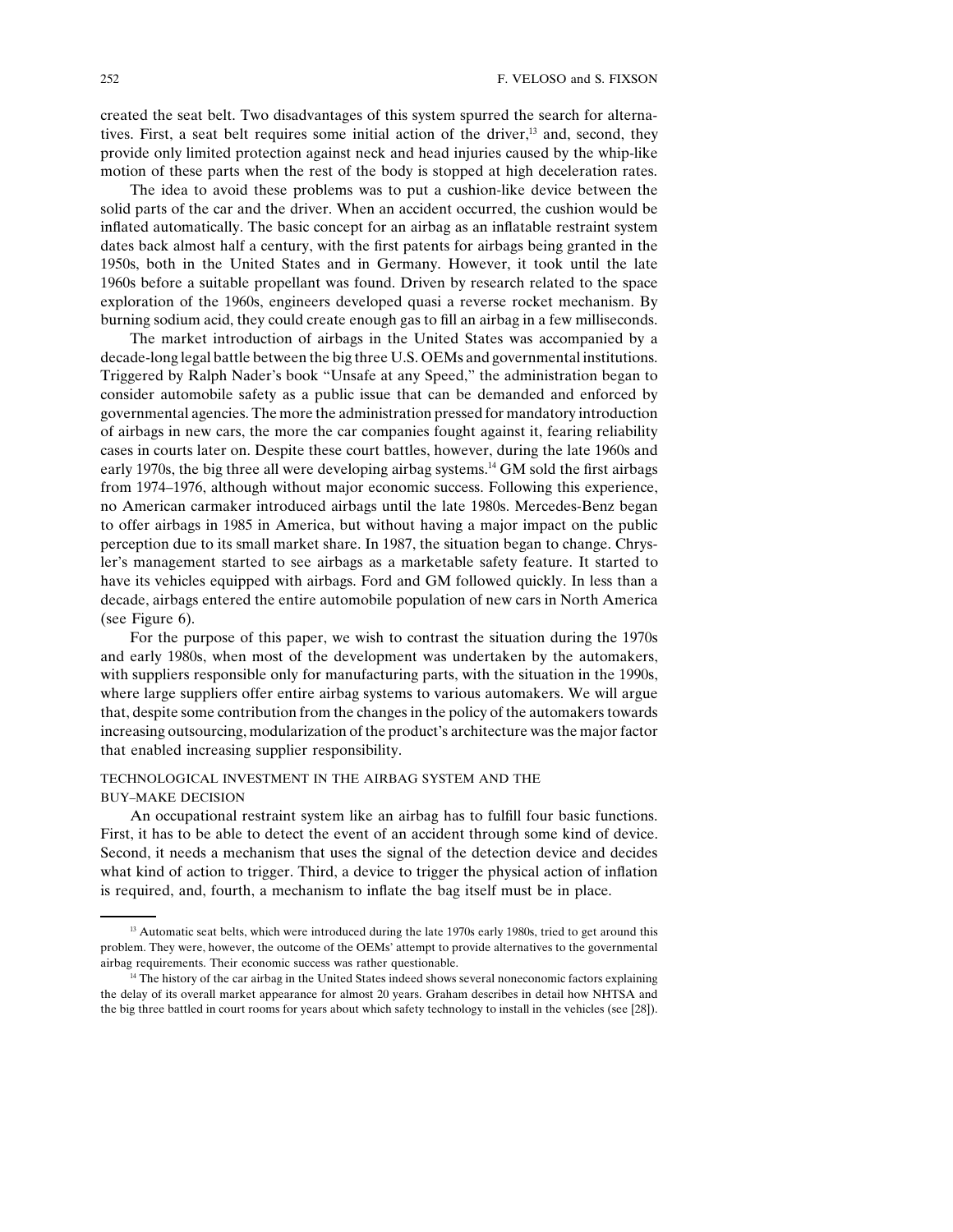

**Fig. 6. Frontal airbag installation of new light vehicles sold in the United States (source: [26]).**

The first versions of airbags in the late 1960s had several sensors in the front of the car to detect an accident.<sup>15</sup> The signal was then transmitted to a diagnosis unit via cables. The trigger was an electrical circuit that ignited the propellant, sodium-acid, which would expand rapidly to inflate the bag. Two important features prevented the airbag concept from being a module at this time. First, the physical location of its several parts made it impossible to preassemble its components. This made independent testing of the whole system almost impossible too. Second, when the decision unit got the accident detection signal it did not know what was happening to the part of the car between the sensor and the occupants' compartment. The different designs of the crumble zones, and the different geometrical dimensions of engine compartments, chassis, frames, and hoods across various models and makes made it unlikely to use one airbag system in an identical way in two different cars.

Because of the characteristics described above, every airbag system was mostly dedicated to its specific application environment. In other words, there was no integration of functions, or set boundaries for the system, and very limited interchangeability between car models or brands. The key implication for the purpose of our argument is that there were no "external" markets for the airbag systems developed then. Moreover, because the technology was in its early stages, suppliers did not have specific assets that required them to be involved in the development. As a result, we would expect to find assemblers leading the airbag development effort, with little involvement from suppliers. This situation corresponds to scenario 2 described earlier.

Today's airbag systems look different. The advancement in electronics and microprocessors made it possible to change the product architecture of the system "airbag." Sensors are today far more accurate and reliable than 30 years ago. This allowed shifting their position from the car's front into the passengers' compartment. It further allowed the reduction of the number of sensors required for a flawless operation. In addition, the advancement in microprocessors improved the capabilities of the decision unit. The variability among airbag systems for different cars could be placed into the software, rather than in the system's hardware.

<sup>&</sup>lt;sup>15</sup> The idea of having the sensors in front of the car was to detect the accident as early as possible.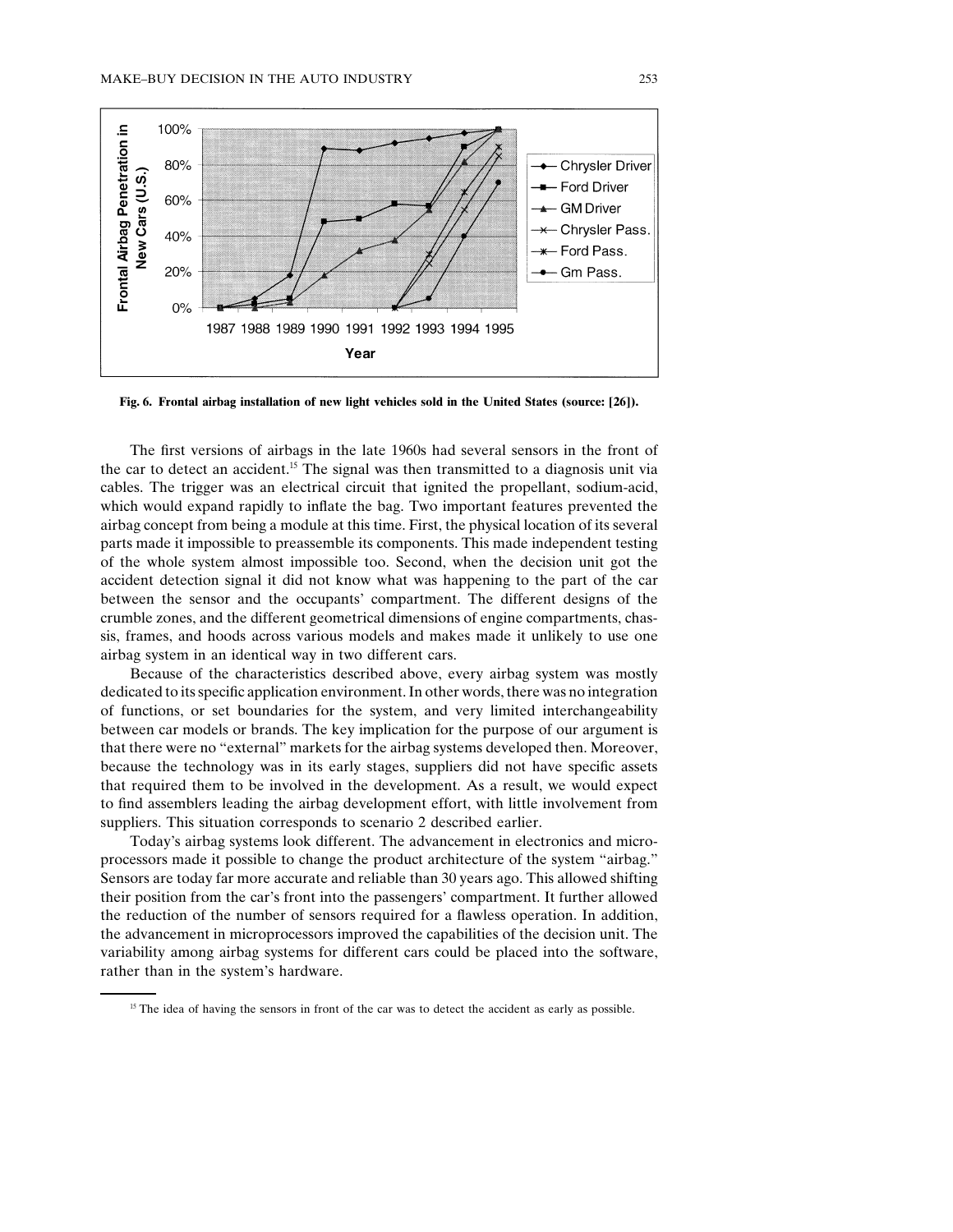

**Fig. 7. U.S. patents regarding airbags granted to OEMs (assemblers) and suppliers from 1971 to 1998 (***n* - **2,233)19 (source: [26] U.S. Patent and Trademark Office; Community of Science, Inc.).**

These technological changes allowed the gradual transformation of the airbag into a module of the car. Nowadays, it is possible to place all physical parts for the driver's airbag into the steering wheel. The colocation of its parts was the final aspect needed to assure that the airbag achieved a module status within the car's product architecture. This, in turn, opened up an entirely new market for the suppliers. Now, they have the incentive to invest in design resources and manufacturing facilities to develop airbag systems, because they can be easily interchanged between different car models and various assemblers.

Going back to the dynamics illustrated in Figure 2, the arrows show what we should expect the trend towards modularity to be associated with, increasing participation from independent suppliers in airbag development, which will eventually acquire most of the innovation's ownership rights. To test our assertion, we will follow the same methodology used for the ABS case: patent count will be used to measure the magnitude of investment in the development of the airbag as well as the allocation of property rights.

The U.S. patent data concerning airbags tell two different stories (see Figure 7). The first one reflects the political arguments between governmental agencies and the car manufacturers until the late 1980s. Total patenting activity concerning airbags is rather low in this period, which may lead us to conclude that "political" considerations eventually slowed down the development effort of the early years. Triggered by the first commercial introduction of an airbag in the late 1980s, and a growing concern by cars' final customers of safety issues, companies began investing heavily in research and development for this technology. The overall hockey-stick shape of the figure, therefore, was caused by the overall behavior of the assemblers and their market.

The second story in this data is the one relevant for the purpose of our paper, and it becomes clearer when looking at the relative distribution of patent activity between assemblers and suppliers over the entire time period. Throughout the 1970s and early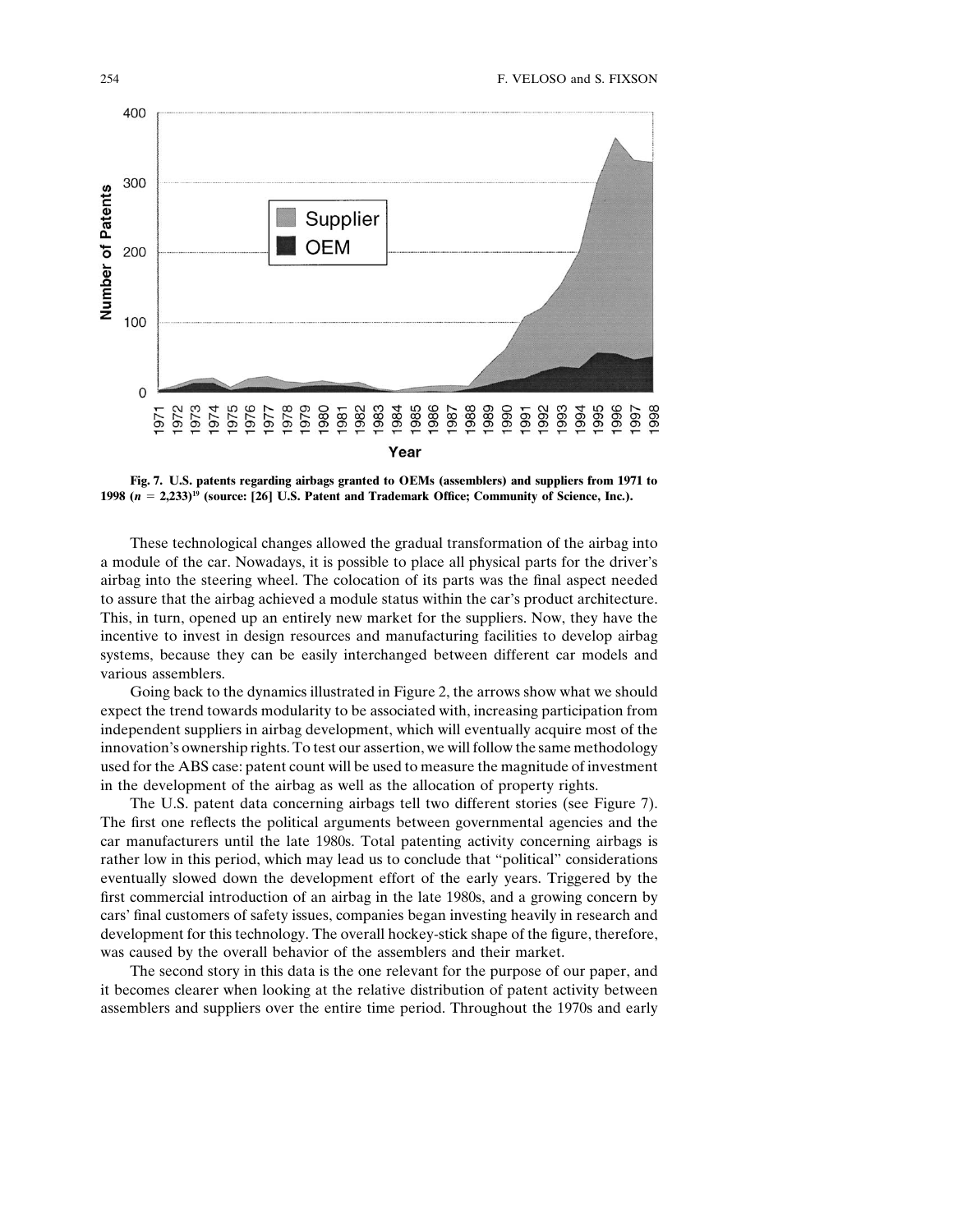

Fig. 8. 1998 Worldwide market share of airbag manufacturer, total ~\$6 bn (source: company **data; 10k).**

1980s, the assemblers conducted a big chunk of the innovation and engineering work. All three American car companies were involved in developing airbag systems, and even more the European ones (Mercedes-Benz especially, did almost all airbag development work in-house). At that time only two major suppliers are known of having been involved in developing airbags: Eaton, Yale & Town, and Allied Chemical. Both dropped out of this business after having failed to convince the assemblers of the reliability of the technology.

Nevertheless, over time, suppliers started to invest more heavily than the assemblers did.16 This shift in development activity coincides with the change in product architecture explained above. The gradual development of electronics and computer technology allowed for a further modularization of the product car, and one of the modules emerged was the airbag. Once it became clear that essentially the entire new vehicle population was a potential market for an airbag system with comparatively little variance across models and makes, suppliers began to invest more heavily than assemblers did.17 The recent overwhelming supplier dominance on patent count would lead us to conclude that they are now the ones with the residual ownership rights of the airbag and not the assemblers that originally innovated.

In fact, as a look at today's market shares demonstrates, a number of strong suppliers have been able to establish themselves as the airbag suppliers. This group encompasses companies such as Breed, Autoliv, Takata, or TRW. The market for complete airbags is clearly dominated by suppliers (see Figure 8). Out of a worldwide airbag market of estimated \$6 bn they supply more than 75%.18 Interestingly enough, similar to what was described for the ABS case, the components arm of GM, Delphi, has also a strong presence in the market, showing a consistent behavior.

<sup>&</sup>lt;sup>16</sup> As explained in the section of the ABS case study, we are using patent activity as a proxy for investment in development activity.

 $17$  Again, the willingness of the OEM to equip their cars with airbags in the late 1980s explains why the market for airbags appeared in the first place at this time. What it does not explain is why we see a shift of research activity over time from OEMs to the supplier. This is the main concern of this paper.

<sup>&</sup>lt;sup>18</sup> The 12% others include, besides OEM production, other worldwide suppliers like Takata and smaller, regional suppliers like TEMIC or Petri in Europe. Delphi is considered here as part of GM.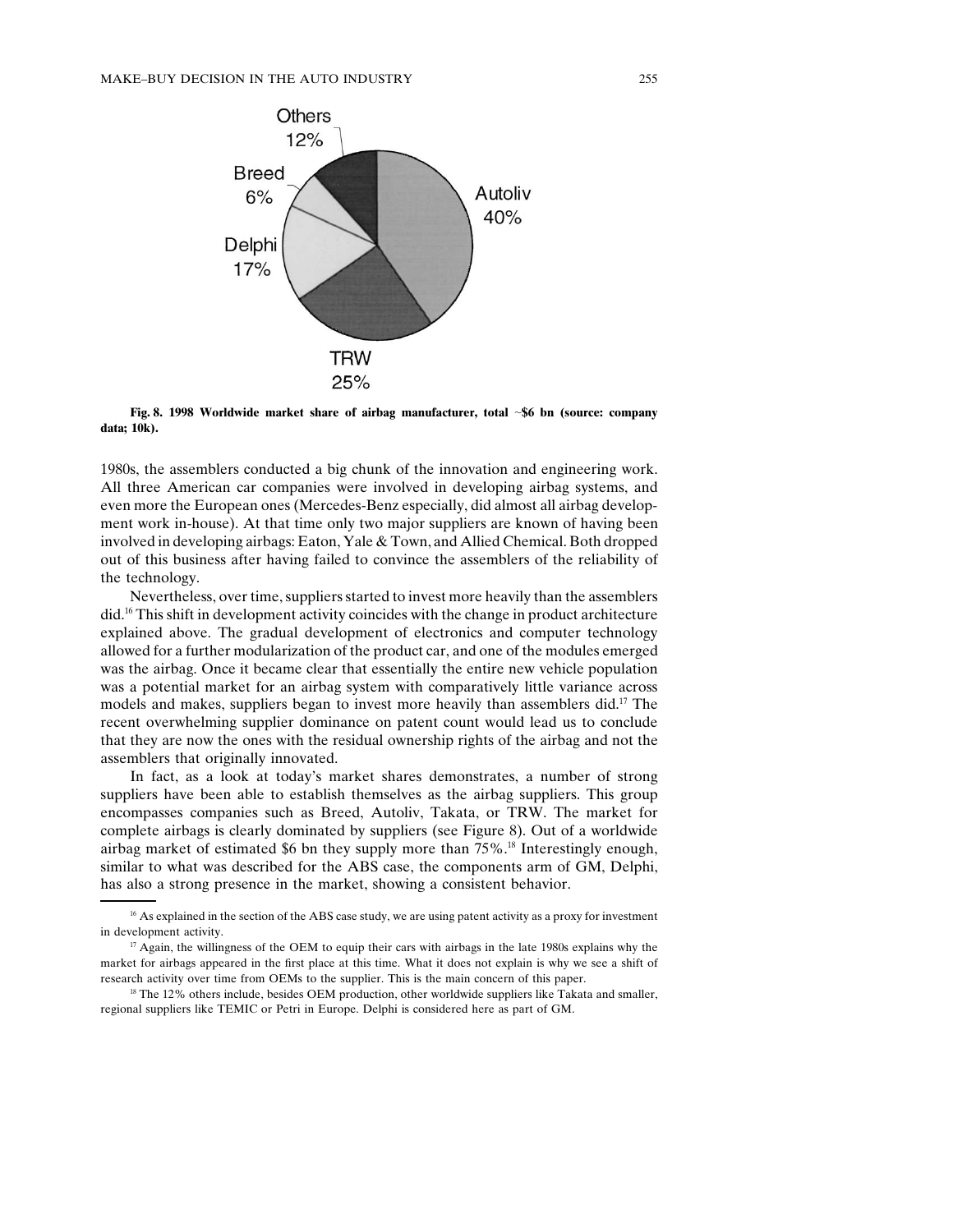The story of the airbag development is more complex that the one of the ABS, but is also more rich.19 As we described, initial airbag systems were so integrated in the overall vehicle that they were considered as part of the product car itself. Therefore, as we anticipated, independent suppliers played a limited role, and would certainly not be granted any residual rights over the innovation. Nevertheless, as the airbag evolved and became a module, independent suppliers stepped in and gradually took charge of the development. This trend described earlier and shown in Figure 2 is a clear example of our suggestion that modularization drives increasing suppliers responsibility and spurs the unbundling of the supply-chain structure.

#### **Conclusions**

This paper combines recent theoretical results related to the ownership structure of the firm with the notion of modular design to provide a new framework to analyze the decision of the automakers of whether to develop a new component in-house or to subcontract it to a supplier. Our initial perception was that if there is an outside market, assembler, and supplier should be separate, and the ownership should be allocated to the firm that is making the most important investment decision, usually the supplier. If no outside market exists, then integration is the best solution if both investments are critical. If not, the assembler can dismiss the supplier and invest himself in the venture. We then tested our proposition with two detailed case studies. Both fit the original perspectives.

For the ABS, we sustained that the modular characteristic that the braking system has always had, something that was kept when the ABS started to come along, helped in establishing an up-front perception of a potential cross-OEM market for an ABS. As a result, and according to the model, independent suppliers should be facing the larger incentives to invest in the development of the ABS, and should be leading, both in terms of ownership of the intellectual property, and market dominance. This is precisely what our case study revealed.

Airbag systems tell a different story. When they were first developed, their integration with the rest of the vehicle was so deep that they were considered as part of the product car itself. Therefore, as we had anticipated, independent suppliers played only a limited role in the initial development phase. As the airbag evolved and became a module, independent suppliers gradually took charge of the development and seized ownership of the innovation. This trend, illustrated in Figure 2, is at the core of our suggestion that modularization tames the holdup threat and generates new markets, driving an increase in supplier responsibility promoting the supply-chain unbundling.

Overall, our model and the two case studies presented demonstrate the importance of understanding market incentives and ownership structure to find who in a buy–supply development contract will push more for the innovation and how the residual rights should be allocated. Moreover, the insights found fit the general conclusion of the theory proposed by Hart and others according to which complementary goods should be owned together, while independent should be owned separately. In addition, it also fits the asset specificity history of the traditional transaction costs theory, but with more careful qualification of the hypothesis and outcomes, and a story that relies more on incentives and ownership than on transaction costs.

Despite the positive results, two case studies are a limited sample upon which to ground our theory. Therefore, it would be important to extend the model to other applications, and towards a statistical level analysis, to have a more robust evaluation of the proposed framework.

<sup>&</sup>lt;sup>19</sup> We counted only companies or individuals that were granted at least three airbag related patents over the 28-year period.